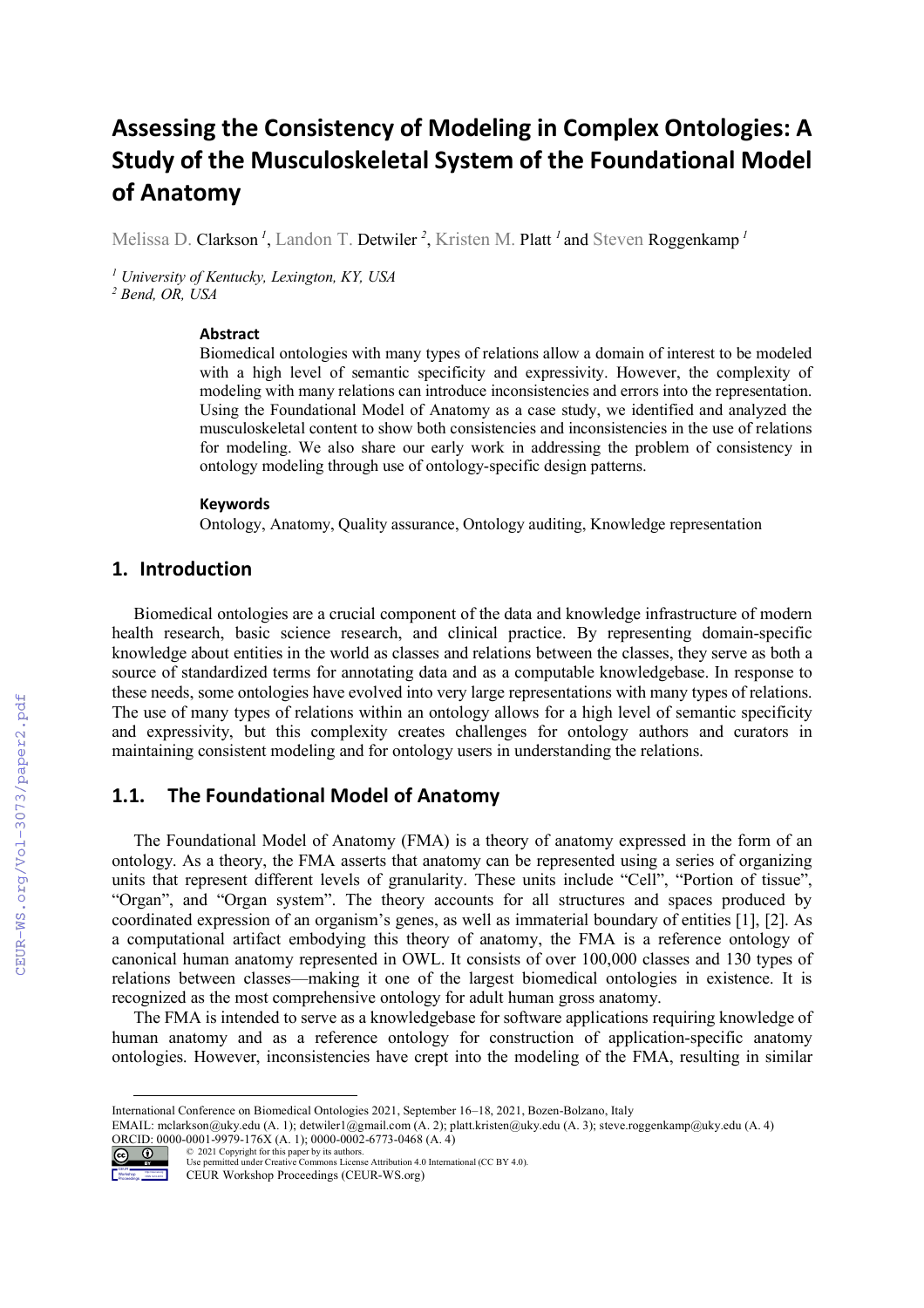structures within the body represented in different ways. Causes of these inconsistencies include changes in modeling schemes used by the Structural Informatics Group at the University of Washington during the 20-year development of the FMA and inter-author variation. In addition, the last decade of development was funded through projects focused on specific regions of anatomy—which provided little opportunity to address consistency and completeness of the whole-body model. These issues of inconsistency and incompleteness compromise the ability of the FMA to serve as a knowledgebase for the next generation of intelligent biomedical informatics applications.

## **1.2. Previous Quality Assurance Work on the FMA**

The size and complexity of the FMA have made it a subject of study for groups working on quality assurance methods for ontologies. General auditing techniques, including examining class and part relationships, have been performed by several teams [3]–[5]. In a linguistic approach, unexpected sibling classes were detected by examining directional modifiers within class names (for example, "superior" and "inferior, "anterior" and "posterior", "right" and "left")[6]. Other auditing approaches have been more specific to the structure and anatomical content of the FMA. Modeling of the lymphatic system has been examined using the *efferent to* relation (a connectivity relation indicating a "downstream" structure) and anatomical knowledge about constraints on the connectivity of lymphatic chains and vessels [7]. Our work was inspired by this example of applying anatomical knowledge to audit organ-system-specific content of the FMA.

## **1.3. The Musculoskeletal System as Modeled in the FMA**

The FMA class "Organ system" (FMA ID 7149) is defined as "Anatomical structure, each instance of which has as its direct parts instances of one or more organ types which are interconnected with one another by zones of continuity." This definition emphasizes the structural (rather than functional) modeling of the FMA. "Musculoskeletal system" (FMA ID 7482) is defined through its constitutional parts, which are "Entire musculature" and "Skeletal system". (For purposes of this work we are not including the neural network and vasculature of the musculoskeletal system, which has very little modeling.). "Skeletal system" has constitutional parts "Skeleton" and "Set of all skeletal ligaments".

Because the musculoskeletal system consists of a large number anatomical structures of a limited number of types that display a great deal of repetition in how they relate to one another, it serves as an excellent test case for examining consistency in a complex biomedical ontology. The purpose of this work is to demonstrate how we identified the musculoskeletal content of the FMA, to present our analysis highlighting consistencies and inconsistencies in the modeling, and to share our early work in addressing the problem of consistency in ontology modeling.

## **2. Method of Analysis**

This study uses the latest version of the FMA (version 5.0.0, created April 2019, retrieved from http://sig.biostr.washington.edu/share/downloads/fma/release/latest/fma.zip). Manual inspection of the FMA was performed using Protégé Desktop [8] version 5.5.0. In addition, a Resource Description Framework (RDF) triple store database was built using the Apache Jena 3.12.0 framework on a MacOS 10.15.7 (Catalina) laptop using OpenJDK 13.0.2. This allowed us to query the triple store using the SPARQL query language via the Jena command line tool tdb2.tdbquery.

Our analysis proceeded in five steps:

Step 1: The class hierarchy of the entire FMA ontology was manually inspected to identify classes relevant to the musculoskeletal system. A list of "superclasses of interest" was created that consisted of classes for which all subclasses represent parts of the musculoskeletal system. We anticipate these classes (such as "Zone of bone organ", and "Articular capsule") will be useful for describing modeling schemes for the musculoskeletal system. Classes that do not have children (such as "Joint of sternum") or do not appear to be fully classified in the FMA (such as "Subdivision of compartment of palm of hand") were not included in this list. Classes for anatomical points, lines, and conduits were not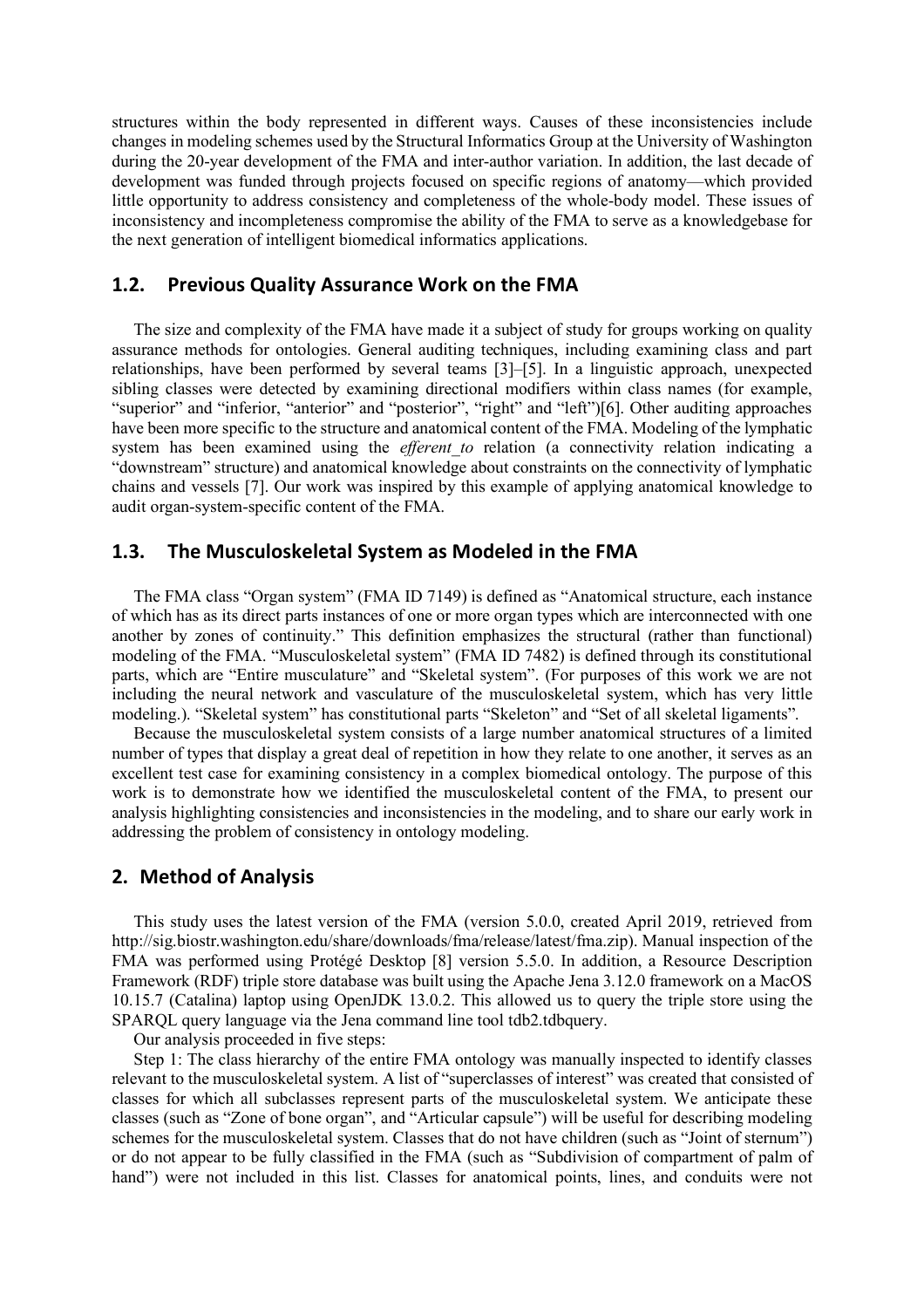included. An additional three classes ("Skeleton", "Musculoskeletal system", and "Skeletal system") do not have children but were included in the list of superclasses for modeling purposes.

Step 2: Two types of SPARQL queries were performed to identify the relations (known as object properties in OWL) used to construct triples that make assertions about instances belonging to classes relevant to the musculoskeletal system. The first query identified triples for which the subject is a subclass of a "superclass of interest". The second query identified triples for which the object is a subclass of a "superclass of interest". Using the sets of triples returned from the queries, counts of the use of each type of relation were tabulated.

Step 3: Lists of relations were examined for their relevance to modeling the musculoskeletal system. The subset of relations describing how parts of the musculoskeletal system relate to one another were designated as "relations of interest".

Step 4: SPARQL queries were performed to identify triples that contain a subject (or object) that is a subclass of a "superclass of interest" and relation that is a "relation of interest". The object (or subject) of these triples was then classified using the "superclasses of interest" list. Queries are provided in a Gitlab repository at https://gitlab.com/roggsky/ontologyauditor.git.

Step 5: The types and frequencies of the classified triples were examined to identify consistent and inconsistent use of relations, their subject classes, and their object classes.

### **3. Results of Analysis**

Manual inspection of the FMA identified 55 superclasses of interest for representing the musculoskeletal system. These classes and their placement in the class hierarchy is shown in Table 1. Our SPARQL queries identified a total of 69 relations used to form triples with these classes. Table 2 shows the 29 relations of interest for this work, as well as those relating musculoskeletal structures to those of other organ systems (n=14), describing spatial relationships between anatomical structures  $(n=18)$ , and describing developmental anatomy  $(n=7)$ .

#### **Table 1**

| <b>FMA ID</b> | Class                                      |                     |
|---------------|--------------------------------------------|---------------------|
| 62955         | Anatomical entity                          |                     |
| 61775         | Physical anatomical entity                 |                     |
| 67112         | Immaterial anatomical entity               |                     |
| 5897          | Anatomical space                           |                     |
| 67552         | Anatomical cavity                          |                     |
| 2799577       | Anatomical cluster space                   |                     |
| 11356         | Synovial cavity of joint                   |                     |
| 12237         | Organ cavity                               |                     |
| 24021         | Cavity of bone organ                       |                     |
| 11349         | Cavity of serous sac                       |                     |
| 9678          | Cavity of bursa                            |                     |
| 40900         | Cavity of synovial tendon sheath           |                     |
| 67165         | Material anatomical entity                 |                     |
| 55652         | Anatomical set                             |                     |
| 329058        | Set of anatomical clusters                 |                     |
| 73023         | Set of joints                              |                     |
| 78590         | Set of heterogeneous anatomical structures |                     |
| 317741        | <b>Heterogeneous set of bones</b>          |                     |
| 32558         | <b>Musculature</b>                         |                     |
| 70779         | Set of organs                              |                     |
| 71324         | Set of bone organs                         |                     |
| 71454         | Set of bursae                              |                     |
| 70773         | Set of ligaments                           |                     |
| 303662        | Set of skeletal cartilage organs           |                     |
| 303658        | Set of skeletal ligaments                  |                     |
| 303660        | Set of skeletal membrane organs            |                     |
| 84357         | Set of tendon sheaths                      |                     |
| 303630        | Skeleton*                                  | continued next page |

#### FMA superclasses of interest (in bold)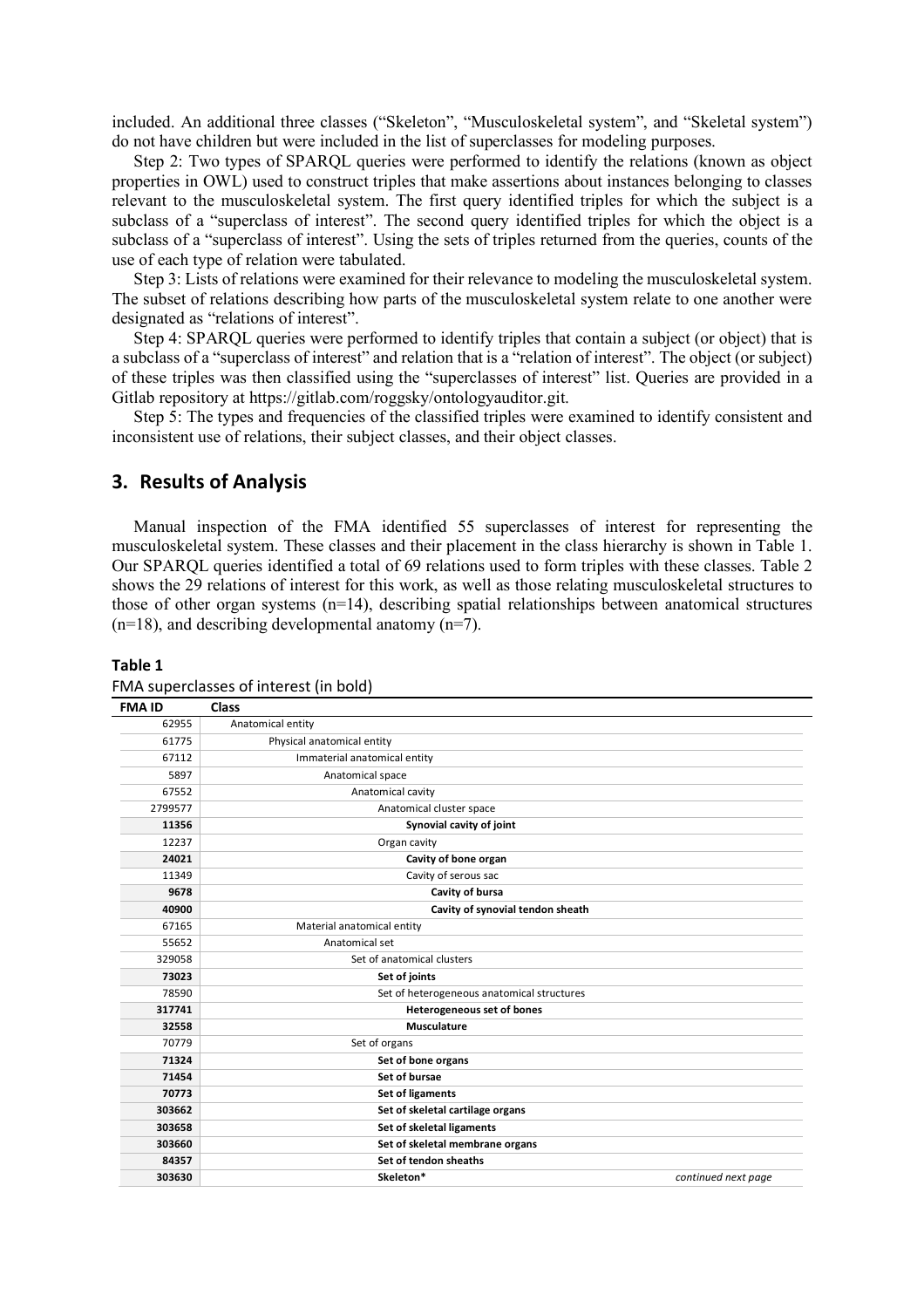| 05751  | Anatomical structure                        |                     |  |  |
|--------|---------------------------------------------|---------------------|--|--|
| 67135  | Postnatal anatomical structure              |                     |  |  |
| 49443  | Anatomical cluster                          |                     |  |  |
| 9647   | Anatomical compartment                      |                     |  |  |
| 321219 | Intervertebral compartment                  |                     |  |  |
| 5898   | Anatomical junction                         |                     |  |  |
| 7490   | Joint                                       |                     |  |  |
| 7491   | Nonsynovial joint                           |                     |  |  |
| 7501   | Synovial joint                              |                     |  |  |
| 64988  | <b>Sutural junction</b>                     |                     |  |  |
| 64989  | Heterogeneous anatomical cluster            |                     |  |  |
| 9608   | <b>Bone marrow</b>                          |                     |  |  |
| 82472  | Cardinal organ part                         |                     |  |  |
| 14065  |                                             |                     |  |  |
| 225625 | Organ component                             |                     |  |  |
| 83129  | Articular part of bone organ                |                     |  |  |
|        | Bony part of bone organ                     |                     |  |  |
| 75445  | Membrane organ component                    |                     |  |  |
| 27984  | Fibrous membrane of articular capsule       |                     |  |  |
| 36928  | Fibrous membrane of synovial bursa          |                     |  |  |
| 40877  | Fibrous membrane of synovial tendon sheath  |                     |  |  |
| 82485  | Organ component layer                       |                     |  |  |
| 82496  | Membranous layer of organ wall              |                     |  |  |
| 32692  | Endosteum                                   |                     |  |  |
| 297498 | Muscle body                                 |                     |  |  |
| 297500 | Skeletal muscle body                        |                     |  |  |
| 297481 | Muscle fiber group                          |                     |  |  |
| 9725   | Striated muscle fasciculus                  |                     |  |  |
| 68013  | Skeletal muscle fasciculus                  |                     |  |  |
| 9721   | Tendon                                      |                     |  |  |
| 67619  | Organ region                                |                     |  |  |
| 55268  | Organ zone                                  |                     |  |  |
| 10483  | Zone of bone organ                          |                     |  |  |
| 304784 | Zone of cartilage organ                     |                     |  |  |
| 10474  | Zone of muscle organ                        |                     |  |  |
| 86103  | Region of organ component                   |                     |  |  |
| 302036 | Region of bony part of bone                 |                     |  |  |
| 329204 | Region of skeletal membrane organ component |                     |  |  |
| 298716 | Region of skeletal muscle body              |                     |  |  |
| 298816 | Distal region of muscle body                |                     |  |  |
| 298728 | Head region of muscle body                  |                     |  |  |
| 9719   | Muscle belly                                |                     |  |  |
| 299586 | Region of part of muscle belly              |                     |  |  |
| 281759 | Region of surface layer of organ            |                     |  |  |
| 281765 | Region of surface layer of bone organ       |                     |  |  |
| 298404 | Region of tendon                            |                     |  |  |
| 67498  | Organ                                       |                     |  |  |
| 55671  | Cavitated organ                             |                     |  |  |
| 55673  | Organ with cavitated organ parts            |                     |  |  |
| 5018   | Bone organ                                  |                     |  |  |
| 55672  | Organ with organ cavity                     |                     |  |  |
| 9689   | Serous sac                                  |                     |  |  |
| 66760  | Synovial sac                                |                     |  |  |
| 9692   | Synovial bursa                              |                     |  |  |
| 256694 | Synovial capsule of joint                   |                     |  |  |
| 45087  | Synovial tendon sheath                      |                     |  |  |
| 55670  | Solid organ                                 |                     |  |  |
| 55665  | Nonparenchymatous organ                     |                     |  |  |
| 55107  | Cartilage organ                             |                     |  |  |
| 302988 | Skeletal cartilage organ                    |                     |  |  |
| 21496  | Ligament organ                              |                     |  |  |
| 25624  | <b>Skeletal ligament</b>                    |                     |  |  |
| 7145   | Membrane organ                              |                     |  |  |
| 302986 | Skeletal membrane organ                     |                     |  |  |
| 34836  | Articular capsule                           | continued next page |  |  |
|        |                                             |                     |  |  |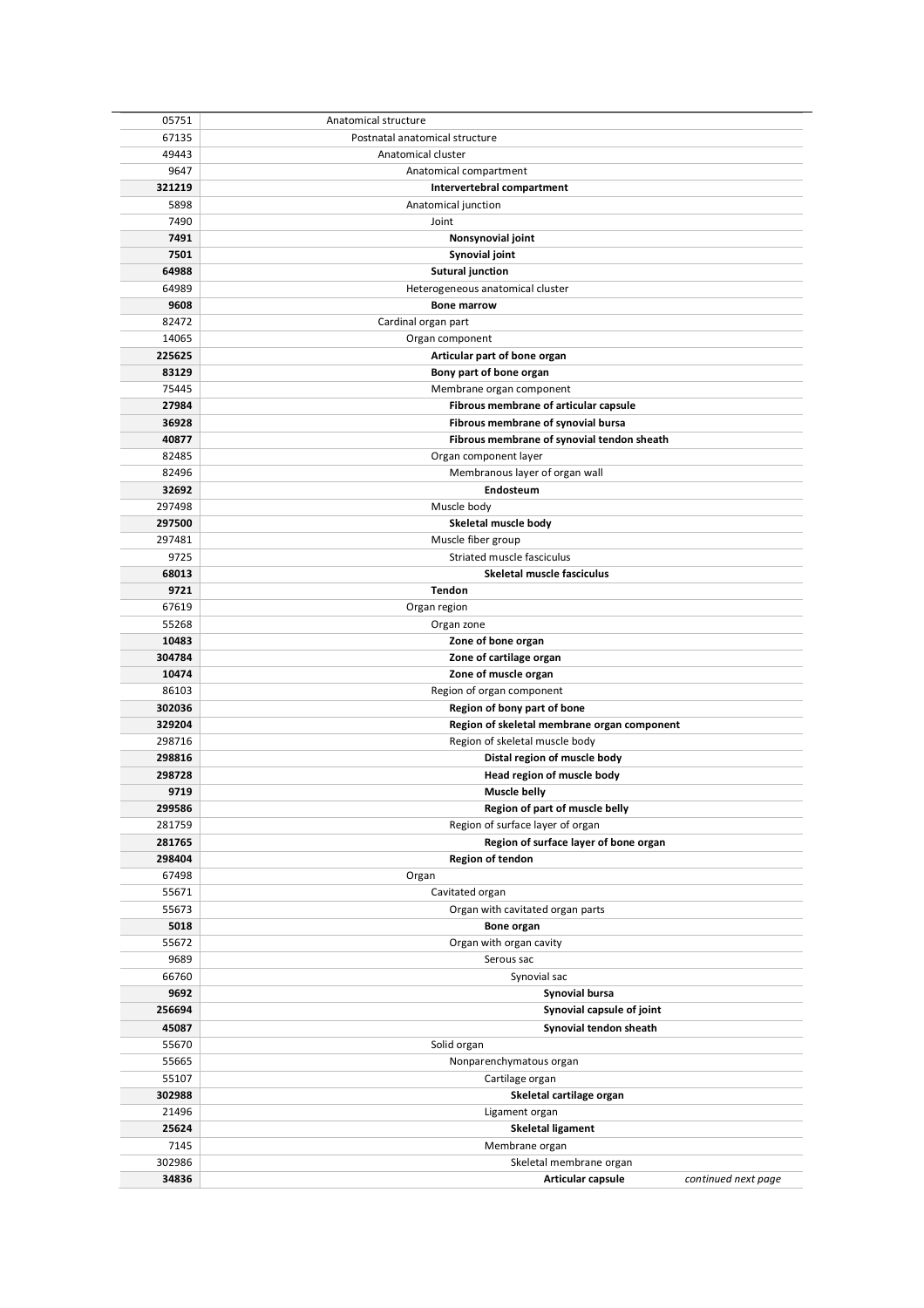| 64125  | Capsule of nonsynovial joint     |
|--------|----------------------------------|
| 54839  | Interosseous membrane            |
| 5022   | Muscle organ                     |
| 7149   | Organ system                     |
| 7482   | Musculoskeletal system*          |
| 67509  | Organ system subdivision         |
| 23881  | Skeletal system*                 |
| 85544  | Subdivision of skeletal system   |
| 9637   | Portion of tissue                |
| 9641   | Portion of muscle tissue         |
| 67905  | Striated muscle tissue           |
| 14069  | Skeletal muscle tissue           |
| 9669   | Portion of body substance        |
| 280556 | Portion of body fluid            |
| 280564 | Portion of body fluid suspension |
| 20932  | Portion of serous fluid          |
| 12277  | Portion of synovial fluid        |

\* These classes do not have subclasses

#### **Table 2**

| Relations used with classes relevant to the musculoskeletal system |
|--------------------------------------------------------------------|
|--------------------------------------------------------------------|

| <b>Relations of</b>       | articulates with       | contained in                  | muscle attachment        |  |  |
|---------------------------|------------------------|-------------------------------|--------------------------|--|--|
| interest for this         | attaches to            | contains                      | origin of                |  |  |
| work                      | attributed part        | continuous distally with      | part                     |  |  |
|                           | bounded by             | continuous proximally with    | part of                  |  |  |
|                           | bounds                 | continuous with               | receives attachment from |  |  |
|                           | branch                 | has insertion                 | regional part            |  |  |
|                           | branch of              | has origin                    | regional part of         |  |  |
|                           | connected to           | insertion of                  | surrounded by            |  |  |
|                           | constitutional part    | member                        | surrounds                |  |  |
|                           | constitutional part of | member of                     |                          |  |  |
| <b>Relations to other</b> | arterial supply        | nerve supply of               | segmental supply         |  |  |
| organ systems             | arterial supply of     | primary segmental supply      | segmental supply of      |  |  |
|                           | lymphatic drainage     | primary segmental supply of   | venous drainage          |  |  |
|                           | lymphatic drainage of  | secondary segmental supply    | venous drainage of       |  |  |
|                           | nerve supply           | secondary segmental supply of |                          |  |  |
| <b>Spatial relations</b>  | adjacent to            | <i>inferior</i> to            | posteromedial to         |  |  |
|                           | anterior to            | lateral to                    | posterosuperior to       |  |  |
|                           | anteromedial to        | left lateral to               | proximal to              |  |  |
|                           | direct left of         | left medial to                | right lateral to         |  |  |
|                           | direct right of        | medial to                     | right medial to          |  |  |
|                           | distal to              | posterior to                  | superior to              |  |  |
| Developmental             | derives                | matures from                  | transforms from          |  |  |
| relations                 | derives from           | matures into                  | transforms into          |  |  |
|                           | fuses with             |                               |                          |  |  |

Table 3 displays counts of subject-relation pairs. It shows that some relations are used with many different types of subject-relation pairs, while others are used with only a few types of subject-object pairs. Some relations are used thousands of times, while others much less frequently.

Examples of counts of classified triples are shown in Tables 4, 5, and 6. Table 4 demonstrates that some triples can be identified as errors simply based on their subject-relation-object scheme. For example, "Portion of synovial fluid" cannot be a regional part of "Synovial bursa" (but it is allowed to be a constitutional part in the modeling of the FMA). Table 5 examines the subject and object superclasses used with the *attaches to* and *articulates with* relations. (Articulation refers to a connection between bone organs or a bone and cartilage organ). We found that the vast majority of *articulates\_with* are used with a subject and object that are both a "Bone organ", and that *attaches\_to* most commonly describes the relation between a "Tendon" and "Zone of bone organ". Table 6 demonstrates some of the variety of relations describing connections between organs and parts of organs within the musculoskeletal system.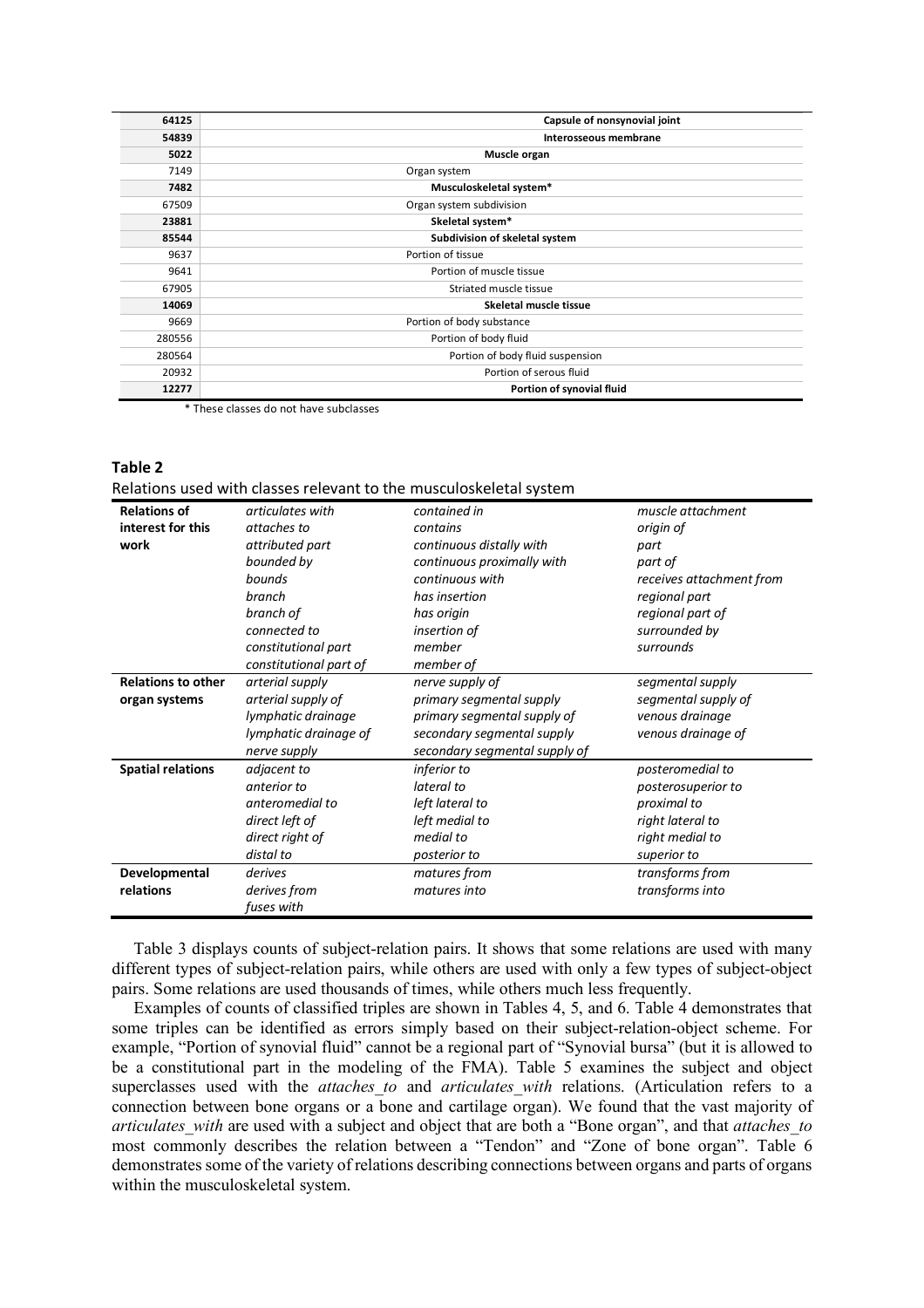## **Table 3** Counts of subject-relation pairs for 12 frequently used relations

| <b>Subject</b>                                  | connected to | constitutional part     | constitutional part of | contained in | contains | distally with<br>continuous | proximally with<br>continuous | continuous with | member | member of      | regional part | regional part of |
|-------------------------------------------------|--------------|-------------------------|------------------------|--------------|----------|-----------------------------|-------------------------------|-----------------|--------|----------------|---------------|------------------|
| Synovial cavity of joint                        |              |                         | 172                    |              | 119      |                             |                               |                 |        |                |               | $\mathbf{1}$     |
| Cavity of bone organ                            |              |                         | 309                    |              |          |                             |                               |                 |        |                | 213           | 214              |
| Cavity of bursa                                 |              |                         | $\overline{7}$         |              | 27       |                             |                               |                 |        |                |               | 7                |
| Cavity of synovial tendon sheath                |              |                         | 104                    |              | 18       |                             |                               |                 |        |                | 3             | 3                |
| Set of joints                                   |              |                         | 46                     |              |          |                             |                               |                 | 1098   | 131            |               |                  |
| Heterogeneous set of bones                      |              |                         | 5                      |              |          |                             |                               |                 | 25     | 3              |               |                  |
| Musculature                                     |              |                         | 148                    | 8            |          |                             |                               |                 | 1535   | 127            | 44            | 4                |
| Set of bone organs                              |              |                         | 64                     |              |          |                             |                               |                 | 464    | 110            | 13            | 4                |
| Set of bursae                                   |              |                         | 3                      |              |          |                             |                               |                 | 21     |                |               |                  |
| Set of ligaments                                |              |                         | 9                      |              |          |                             |                               |                 | 53     | 7              |               |                  |
| Set of skeletal cartilage organs                |              |                         | 5                      |              |          |                             |                               |                 | 53     | 5              | 5             |                  |
| Set of skeletal ligaments                       |              |                         | $\mathbf 1$            |              |          |                             |                               |                 | 89     | 22             |               |                  |
| Set of skeletal membrane organs                 |              |                         |                        |              |          |                             |                               |                 |        |                |               |                  |
| Set of tendon sheaths                           |              |                         |                        |              |          |                             |                               |                 |        |                |               |                  |
| Skeleton                                        |              |                         | $\mathbf{1}$           |              |          |                             |                               |                 | 2      |                |               |                  |
| Intervertebral compartment                      |              | 23                      |                        |              |          |                             |                               |                 |        |                |               |                  |
| Nonsynovial joint                               | 70           | 126                     | 20                     |              |          |                             |                               |                 |        | 290            | 92            | 1                |
| Synovial joint                                  |              | 1241                    | 82                     |              |          |                             |                               |                 | 676    |                | 9             | 4                |
| Sutural junction                                |              |                         | 7                      |              |          |                             |                               |                 |        |                |               |                  |
| Bone marrow                                     |              | $\overline{2}$          |                        |              |          |                             |                               |                 |        | $\mathbf{1}$   |               |                  |
| Articular part of bone organ                    |              |                         | $\mathbf{1}$           |              |          |                             |                               |                 |        |                |               |                  |
| Bony part of bone organ                         |              | 1097                    | 310                    |              |          |                             |                               |                 |        |                | 33            |                  |
| Fibrous membrane of articular capsule           |              |                         | 7                      |              |          |                             |                               |                 |        |                |               | 55               |
| Fibrous membrane of synovial bursa              |              |                         |                        |              |          |                             |                               |                 |        |                |               | 12               |
| Fibrous membrane of synovial tendon sheath      |              |                         | 36                     |              |          |                             |                               |                 |        |                | 3             | 3                |
| Endosteum                                       |              |                         | 74                     |              |          |                             |                               |                 |        |                |               |                  |
| Skeletal muscle body                            |              | 306                     | 342                    |              |          |                             |                               | 9               |        |                | 209           | 12               |
| Skeletal muscle fasciculus                      |              | 3                       | $\overline{2}$         |              |          |                             |                               |                 |        |                |               | 51               |
| Tendon                                          |              | 5                       | 722                    |              |          | 16                          | 16                            | 79              |        |                | 53            | 98               |
| Zone of bone organ                              | 52           | 790                     | 174                    |              |          |                             |                               |                 |        | 17             | 2307          | 2648             |
| Zone of cartilage organ<br>Zone of muscle organ |              | 361                     | 84                     | 6            |          |                             |                               | 3               |        | 24             | 312           | 10<br>689        |
| Region of bony part of bone                     |              |                         | 9                      |              |          |                             |                               |                 |        |                |               | 17               |
| Region of skeletal membrane organ component     |              |                         |                        |              |          |                             |                               |                 |        |                |               |                  |
| Distal region of muscle body                    |              |                         | 57                     |              |          | 12                          | 9                             | 84              |        |                | 9             | 78               |
| Head region of muscle body                      |              | $\overline{\mathbf{c}}$ | 82                     |              |          | 9                           | 16                            | 81              |        |                | 31            | 116              |
| Muscle belly                                    |              |                         | 5                      |              |          | 13                          | 9                             | 97              |        |                | 11            | 347              |
| Region of part of muscle belly                  |              |                         |                        |              |          |                             |                               | 18              |        |                |               | 27               |
| Region of surface layer of bone organ           |              |                         |                        |              |          |                             |                               |                 |        |                |               |                  |
| Region of tendon                                |              |                         | 9                      | 3            |          |                             |                               | 6               |        |                |               | 36               |
| Bone organ                                      | 14           | 1430                    | 335                    | 1            |          |                             |                               |                 |        | 356            | 1215          | 21               |
| Synovial bursa                                  |              | 21                      | 21                     |              |          |                             |                               |                 |        | 21             | 22            |                  |
| Synovial capsule of joint                       |              | $\overline{2}$          | 3                      |              |          |                             |                               |                 |        |                | 10            |                  |
| Synovial tendon sheath                          |              | 204                     | 36                     |              |          |                             |                               |                 |        |                |               |                  |
| Skeletal cartilage organ                        |              |                         | 83                     |              |          |                             |                               |                 |        | 35             | 252           | 3                |
| Skeletal ligament                               |              | $\overline{7}$          | 498                    |              |          |                             |                               |                 |        | 113            | 62            | 126              |
| Articular capsule                               |              | 28                      | 210                    |              |          |                             |                               |                 |        |                | 115           | 1                |
| Capsule of nonsynovial joint                    |              |                         | $\overline{2}$         |              |          |                             |                               |                 |        |                | 2             |                  |
| Interosseous membrane                           |              |                         | $\mathbf{1}$           |              |          |                             |                               |                 |        |                |               |                  |
| Muscle organ                                    |              | 875                     | 277                    | 163          |          |                             |                               |                 |        | 1360           | 918           | 55               |
| Musculoskeletal system                          |              | 4                       | 3                      |              |          |                             |                               |                 |        |                | 6             |                  |
| Skeletal system                                 |              | 3                       | $\mathbf 1$            |              |          |                             |                               |                 |        |                | 5             |                  |
| Subdivision of skeletal system                  |              | 360                     | 122                    |              |          |                             |                               |                 |        | $\overline{2}$ | 125           | 76               |
| Skeletal muscle tissue                          |              |                         | 255                    |              |          |                             |                               |                 |        |                | 3             |                  |
| Portion of synovial fluid                       |              |                         | 9 <sup>1</sup>         | 164          |          |                             |                               |                 |        |                |               | 6                |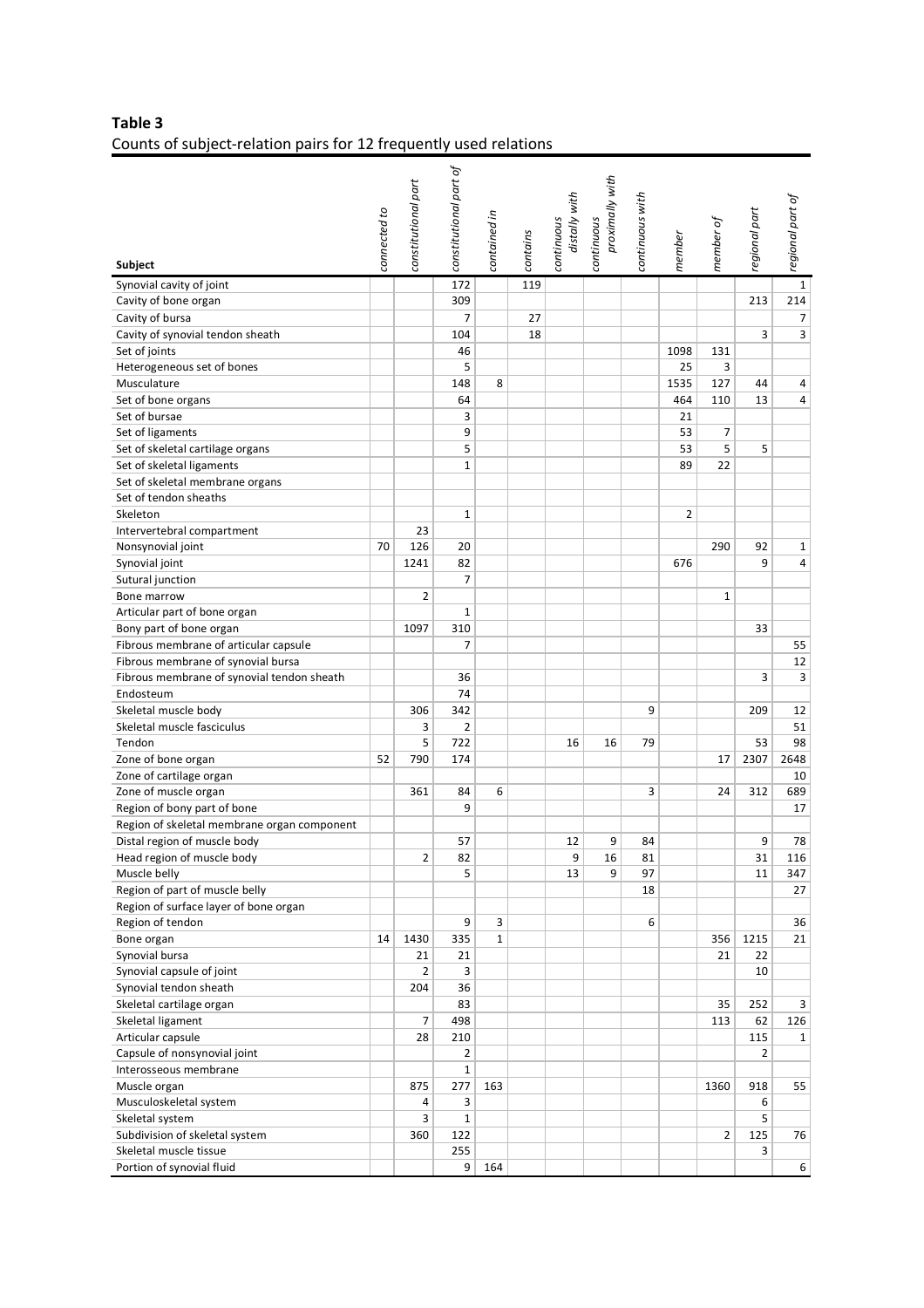| Subject           | Relation               | Object                           | Count          | Comment                                |
|-------------------|------------------------|----------------------------------|----------------|----------------------------------------|
| Synovial          | constitutional part    | Zone of bone organ               | 9              |                                        |
| joint             |                        | Synovial cavity of joint         | 171            |                                        |
|                   |                        | Portion of synovial fluid        | $\overline{2}$ |                                        |
|                   |                        | Skeletal ligament                | 351            |                                        |
|                   |                        | Synovial capsule of joint        | 3              | Different than articular capsule?      |
|                   |                        | Skeletal cartilage organ         | 24             |                                        |
|                   |                        | Articular capsule                | 210            |                                        |
|                   |                        | Synovial bursa                   | $\overline{2}$ | Describes median atlanto-axial joint   |
|                   | constitutional part of | Subdivision of skeletal system   | 22             |                                        |
|                   | member of              | Set of joints                    | 676            |                                        |
|                   | regional part          | Synovial cavity of joint         | 1              | Error: should be constitutional part   |
|                   |                        | Portion of synovial fluid        | 1              | Error: should be constitutional part   |
|                   |                        | Skeletal ligament                | 2              | Error: should be constitutional part   |
|                   |                        | Articular capsule                | 1              | Error: should be constitutional part   |
|                   |                        | Synovial joint                   | 2              | Describes humeroulnar joint of elbow   |
|                   | regional part of       | Set of skeletal cartilage organs | $\overline{2}$ | Error: sets do not have regional parts |
|                   |                        | Synovial joint                   | $\overline{2}$ |                                        |
| Portion of        | constitutional part of | Synovial joint                   | 2              |                                        |
| synovial<br>fluid |                        | Synovial bursa                   | $\overline{7}$ |                                        |
|                   | contained in           | Cavity of synovial tendon sheath | 18             |                                        |
|                   |                        | Cavity of bursa                  | 27             |                                        |
|                   |                        | Synovial cavity of joint         | 119            |                                        |
|                   | regional part of       | Synovial joint                   | 1              | Error: should be constitutional part   |
|                   |                        | Synovial bursa                   | 5              | Error: should be constitutional part   |
| Skeletal          | articulates with       | Bone organ                       | 38             |                                        |
| cartilage         | constitutional part of | Nonsynovial joint                | 25             |                                        |
| organ             |                        | Synovial joint                   | 24             |                                        |
|                   |                        | Subdivision of skeletal system   | 24             |                                        |
|                   | member of              | Set of skeletal cartilage organs | 35             |                                        |
|                   | regional part          | Zone of bone organ               | 36             | Error: these are different organ types |
|                   |                        | Zone of cartilage organ          | 10             |                                        |
|                   | regional part of       | Set of cartilage organs          | 3              | Error: should be member of             |

Examples of classifications of triples — Examining use of objects with subject-relation pairs

## **Table 5**

**Table 4**

Examples of classifications of triples — Examining use of subjects and relations for a given relation

| <b>Relation</b>     | <b>Subject</b>                 | Object                         | Count         | Comment                      |
|---------------------|--------------------------------|--------------------------------|---------------|------------------------------|
| articulates<br>with | Skeletal cartilage organ       | Bone organ                     | 38            |                              |
|                     | Subdivision of skeletal system | Bone organ                     | 4             |                              |
|                     | Bone organ                     | Bone organ                     | 604           |                              |
|                     |                                | Skeletal cartilage organ       | 38            |                              |
|                     |                                | Subdivision of skeletal system | 4             |                              |
| attaches to         | Skeletal ligament              | Zone of bone organ             | 18            |                              |
|                     | Zone of cartilage organ        | Zone of bone organ             | 12            |                              |
|                     | Region of tendon               | Zone of bone organ             | 9             | Difference in granularity of |
|                     | Muscle organ                   | Zone of bone organ             | 11            | attachment of muscle to      |
|                     | Zone of muscle organ           | Zone of bone organ             | $\mathcal{P}$ | Zone of bone organ           |
|                     | Tendon                         | Zone of bone organ             | 207           |                              |
|                     |                                | Subdivision of skeletal system | 3             |                              |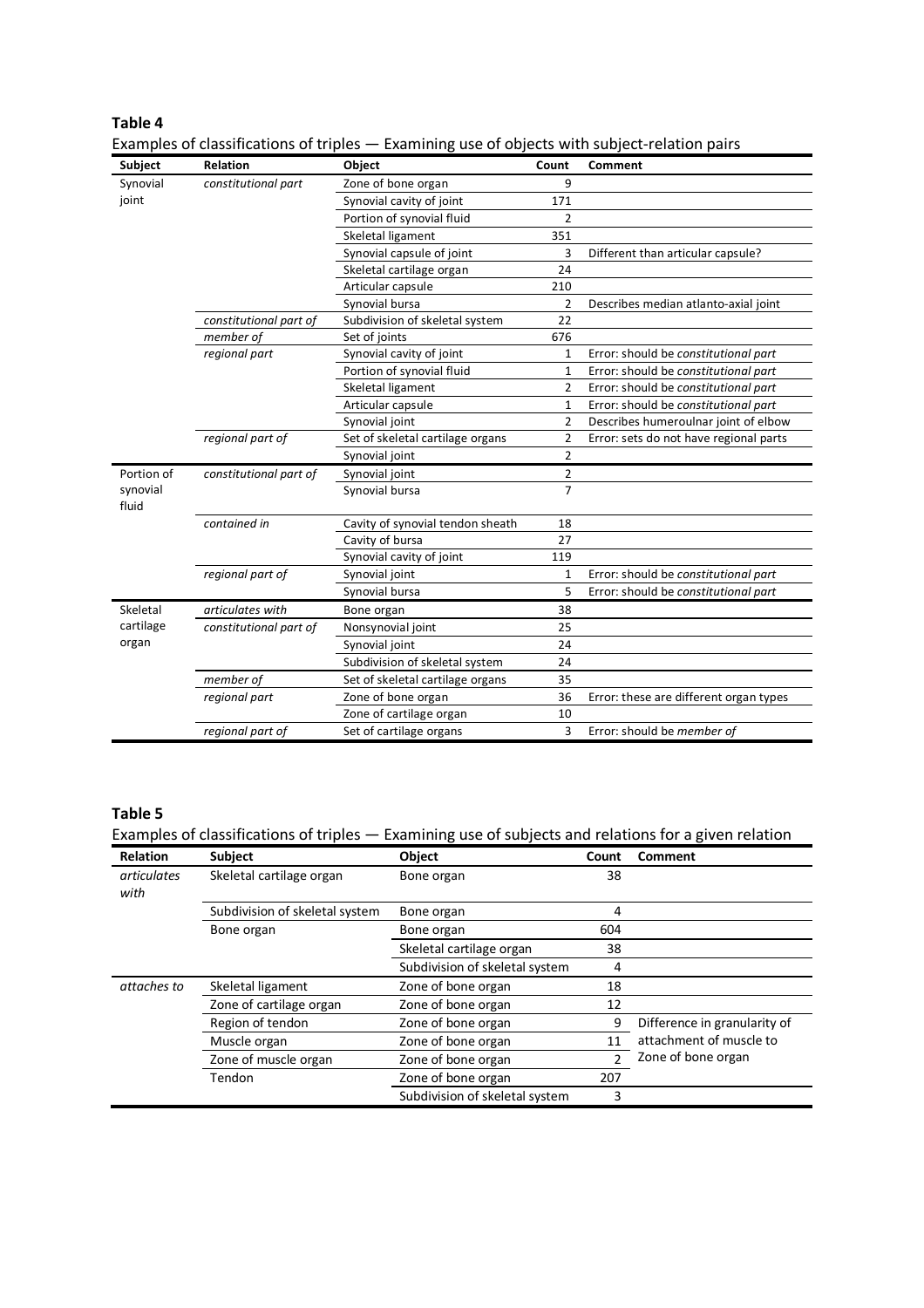#### **Table 6**

| <b>Subject</b>     | Object                            | <b>Relation</b>          | Count |
|--------------------|-----------------------------------|--------------------------|-------|
| Zone of bone organ | Zone of muscle organ              | insertion of             | 60    |
|                    |                                   | origin of                | 98    |
|                    |                                   | receives attachment from | 2     |
|                    | Muscle organ                      | insertion of             | 46    |
|                    |                                   | receives attachment from | 11    |
|                    | Tendon                            | origin of                | 1     |
|                    |                                   | receives attachment from | 207   |
| Skeletal ligament  | Zone of bone organ<br>attaches to |                          | 18    |
|                    |                                   | has insertion            | 24    |
|                    |                                   | has origin               | 36    |
| Muscle organ       | Bone organ                        | has insertion            | 6     |
|                    |                                   | has origin               | 8     |
|                    | Zone of bone organ                | attaches to              | 11    |
|                    |                                   | has insertion            | 46    |
|                    |                                   | has origin               | 61    |

Examples of classifications of triples — Examining use of relations for subject-object pairs

## **4. Discussion of Findings**

Our approach to identifying and analyzing the musculoskeletal content of the FMA highlights the usefulness of this type of audit for assessing consistency and detecting errors.

**Infrequent subject-relation-object as tool for error detection:** As shown in Table 4, we detected a number of invalid subject-relation-object combinations. Most of these combinations occurred with low frequency, suggesting that low-frequency combinations could serve as a flag for verification by a curator. We note that not all triples with unusual subject-relation-object combinations are incorrect they may simply represent anatomical configurations that occur less frequently. For example, of 262 triples using *attaches\_to*, 259 of those have a "Zone of bone organ" class as the object, while the remaining three use a "Subdivision of skeletal system" as the object. These triples describe the attachment of the proximal tendon of the temporalis to a region of the cranium spanning more than one bone organ, so this explains the unusual classification. As another example, the combination "Skeletal ligament" *origin of* "Muscle organ" was detected only once in our audit, but the triple with this classification ("Ligamentum nuchae" *origin\_of* "Serratus posterior superior") is anatomically valid. Several additional triples, including "Ligamentum nuchae" *origin of* "Trapezius" could be modeled following this scheme.

**Inconsistent use of relations:** We found two different methods used for modeling the relation of muscles to the structure they attach to. One method employs the relation *attaches to* (inverse: *receives\_attachment\_from)*. The other uses *has\_origin* (inverse: *origin\_of)* and *has\_insertion* (inverse: *insertion of)*. The latter method is intended to denote which bone does not move during muscle contraction, but this is complicated by the fact that many muscles can change their functional origin and insertion based on the joint that is being mobilized during a given contraction. Although not explored in this audit, an additional relation *(muscle\_attachment)* is used in a 23 cases to model a ternary relationship among a muscle organ, its site of origin or insertion, and the region of the muscle involved in the attachment. This lack of standardized modeling for the attachment of muscles highlights that inconsistent use of relations in the FMA makes it difficult to use as a computable knowledgebase.

Our audit also points to several additional issues:

Lack of definitions for relations: The *fuses with* relation was introduced into the FMA while modeling craniofacial anatomy to describe time-based relationships between anatomical structures during development [9]. However, three triples use this relation to represent how fibers of the distal tendon of biceps femoris intermingle with those of the fibular collateral ligament. This is not necessarily an error (because the relation does not have a definition), but the term "fuses with" is not generally used outside of embryological development (*attaches\_to* is a more appropriate relation for this example).

**Constitutional parts of the Musculoskeletal system are incomplete:** FMA modeling aims to represent exhaustive partitions of structures when they are described using either the *constitutional\_part*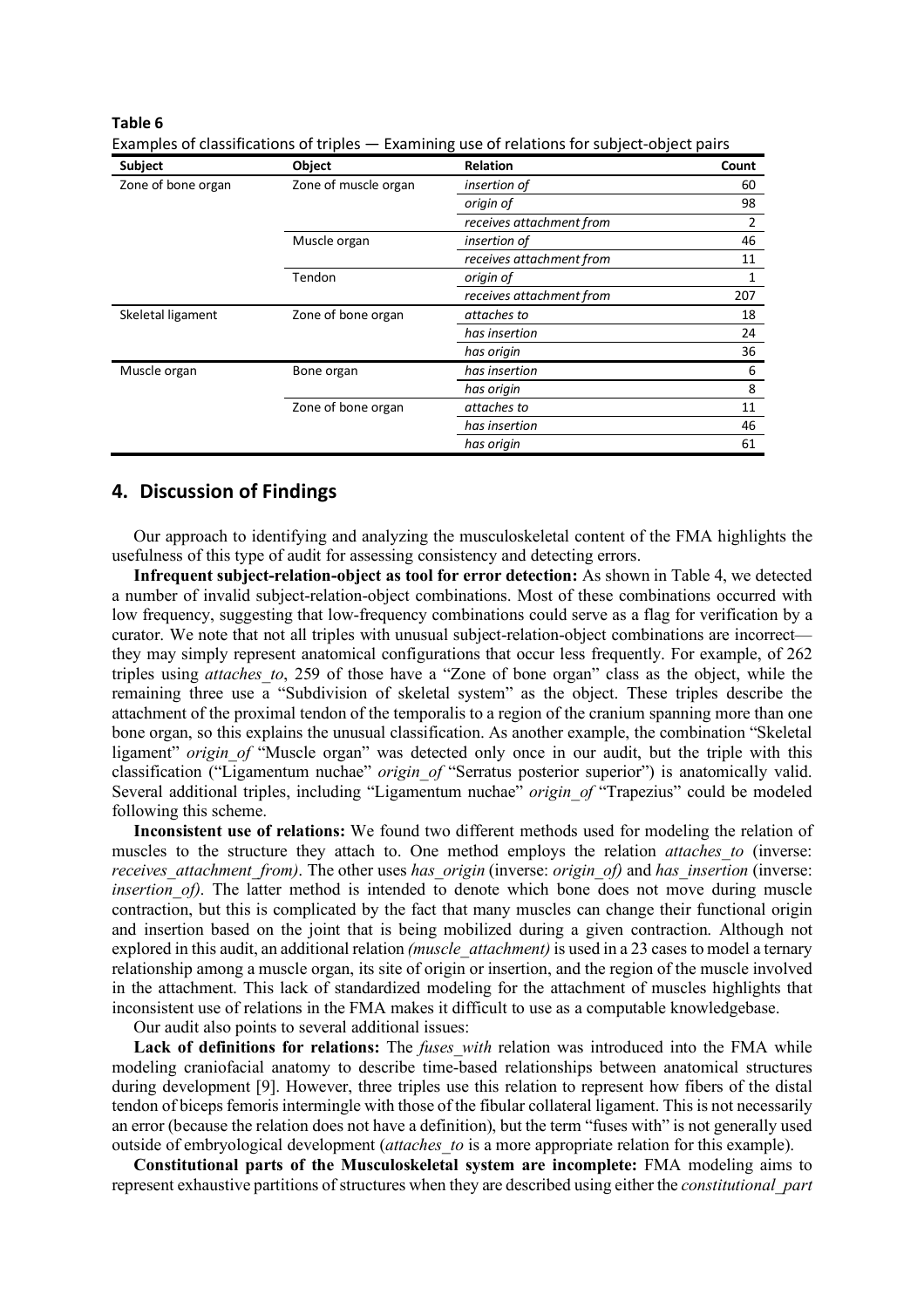or *regional\_part* relations. Tracing the constitutional parts of "Musculoskeletal system" through the part hierarchies accounts for the muscle organs, bone organs, cartilage organs, and skeletal ligaments organs. But the synovial sac organs and skeletal membrane organs are missing from this partonomy.

**Updates needed to legacy naming and modeling:** We encountered a few labels of classes that reflect early modeling. For example, "Region of bony part of bone" should be interpreted as "Region of bony part of bone organ" (the term "bone" has been deprecated and replaced with wording that clarifies whether the bone organ or a portion of bone tissue is referred to). The relations *part* and *part\_of* are no longer to be used in constructing triples (current modeling uses either *regional\_part* or *constitutional\_part*), but we found these relations used in 15 triples.

## **5. Developing and Expressing Ontology-specific Patterns for Complex Ontologies**

To address issues of consistency in large biomedical ontologies such as the FMA, we are in the early stages of developing a method to represent knowledge of how domain-specific entities relate to one another in a machine readable format. Our approach is similar to the use of design patterns for ontologies, which are schema that serve as reusable solutions to common modeling tasks in ontology development [10]–[12]. However, the patterns we are developing are specific to the FMA.

These ontology-specific patterns are specifications of subgraphs that are machine readable and have parameterized properties which layer "closed world" constraints onto the "open world" assumptions of OWL. In the context of the FMA, they place restrictions and requirements on relations between types of anatomical structures. Our process for developing these patterns begins with analyzing the FMA to understand variations in modeling, as shown in this paper. We then construct the patterns in the form of diagrams based on existing modeling in the FMA, the intent of the FMA, and expert anatomical knowledge. Figure 1 shows a diagram of a preliminary pattern for the class "Synovial joint".



**Figure 1**: *Top:* Diagram of a preliminary pattern for "Synovial joint". Cardinality is expressed using set notation. *Bottom left:* Use of the pattern to describe constitutional parts for the class "Hip joint". *Bottom right:* Schematic illustration of a synovial joint.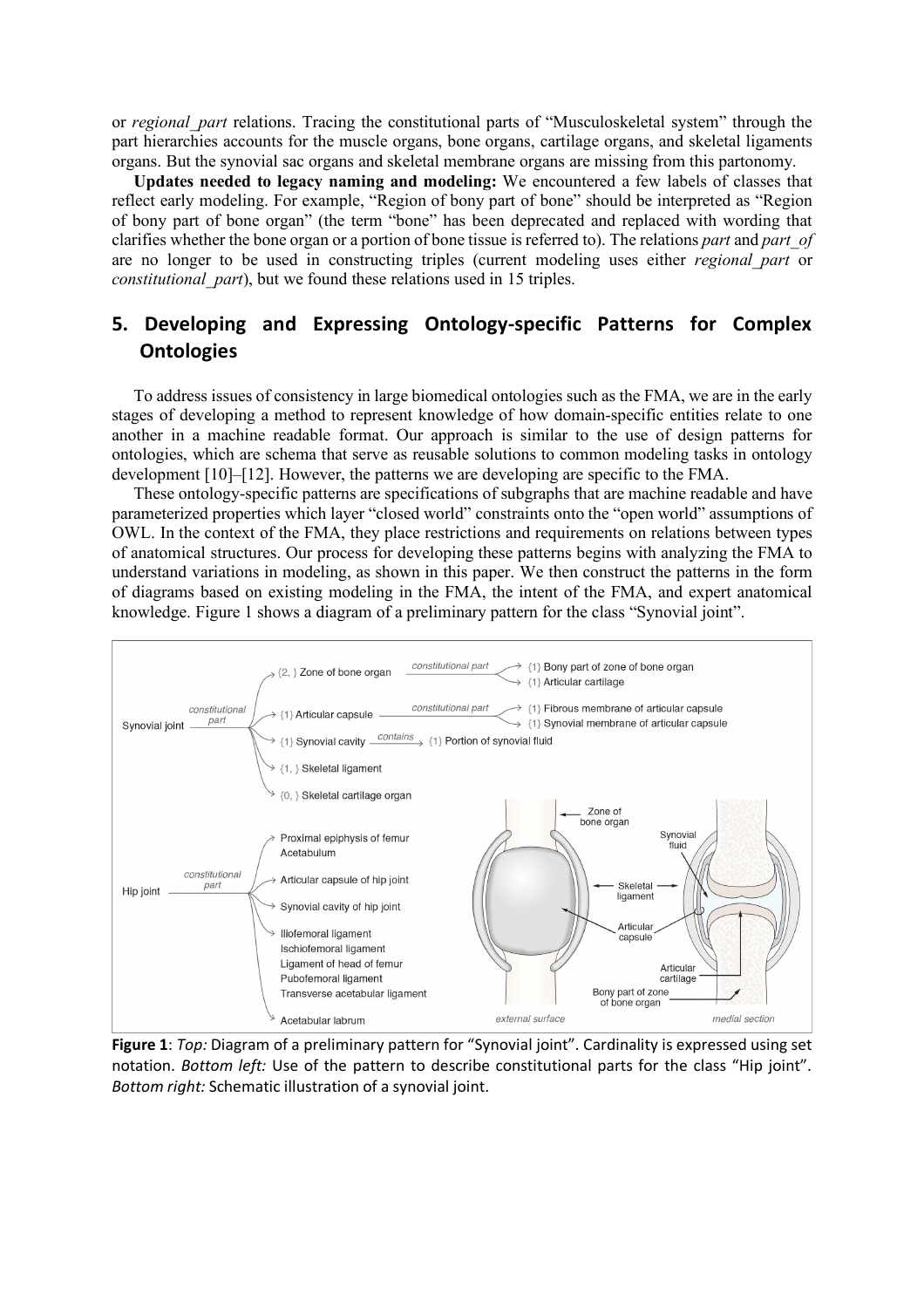## **5.1. Opportunities to Use Ontology-specific Patterns with Complex Ontologies**

We envision four ways in which this type of pattern can be applied to the development and use of ontologies:

• **Guided content creation.** When the authors have provided a pattern for classes of a given type (such as muscle organs), editors creating new classes of that type (for example, Biceps brachii) can use the pattern as a template for how that class is to be represented in the ontology. This would help enforce consistent modeling.

• **Guided content retrieval.** If content has been modelled uniformly, patterns can be used to facilitate content retrieval because they specify the relations that may be of interest to users (such as retrieving tendons related to a muscle organ via the *constitutional\_part* property).

• **Guided error checking.** If patterns were not used consistently to guide content creation, then patterns can be used to find areas of content that violates patterns. Depending on how the patterns are specified, they could find not only incomplete modeling, but also the use of relations or types of classes that are prohibited.

**Documentation.** Users of complex ontologies need to make sense of the modeling schemes employed, and simply browsing an ontology may not reveal these schemes. Providing humanreadable diagrams of patterns will allow viewers to better understand the ontology's structure, particularly when they cannot directly ask the author(s).

## **6. Conclusion**

The FMA provides an excellent case study for the development of ontology-specific patterns. As demonstrated in this work, the musculoskeletal system consists of a number of organ types that relate to one another in predictable ways. Additional organ systems, such as the nervous system, circulatory system, are also good candidates for describing with patterns. Patterns could be applied to the FMA to describe modeling of other repetitive structures, such as anatomical cavities, their walls, and their contents.

Our approach to developing ontology-specific patterns is intended to be generalizable to any ontology, and could be useful for ensuring consistency in other biomedical ontologies that use a large number of relations, such as SNOMED CT and the Cell Ontology.

## **7. Acknowledgements**

We thank José (Onard) Mejino and James Brinkley of the Structural Informatics Group at the University of Washington for supporting M.C. during her doctoral and postdoctoral studies when this work was initiated.

## **8. References**

- [1] C. Rosse, J. L. V. Mejino, A reference ontology for biomedical informatics: The Foundational Model of Anatomy, Journal of Biomedical Informatics, vol. 36, no. 6, pp. 478–500, Dec. 2003, doi: 10.1016/j.jbi.2003.11.007.
- [2] C. Rosse, J. L. V. Mejino Jr., The Foundational Model of Anatomy ontology, in Anatomy ontologies for bioinformatics: Principles and practice, London: Springer, 2008, pp. 59–117.
- [3] H. Gu, D. Wei, J. L. V. Mejino, G. Elhanan, Relationship auditing of the FMA ontology, Journal of Biomedical Informatics, vol. 42, no. 3, pp. 550–557, Jun. 2009, doi: 10.1016/j.jbi.2009.01.001.
- [4] G. Q. Zhang, L. Luo, C. Ogbuji, C. Joslyn, J. Mejino, and S. S. Sahoo, An analysis of multi-type relational interactions in FMA using graph motifs with disjointness constraints, Chicago, Illinois, Nov. 2012.